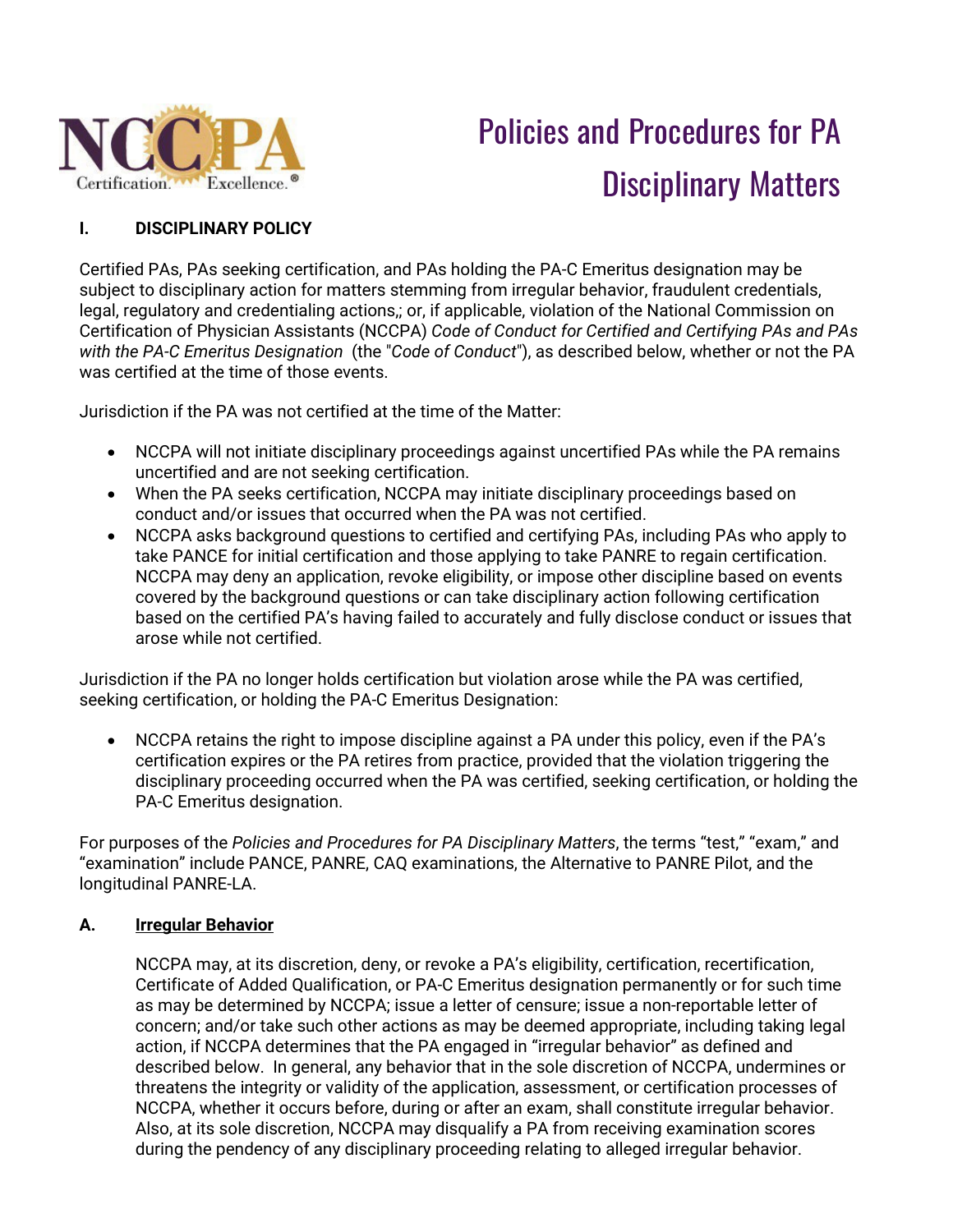#### **1. In Connection with An Examination or Examination Items**

The behavior of all PAs taking an examination in a test center will be monitored by test center personnel. Test center personnel will notify NCCPA of any candidate who appears to give or receive assistance, or otherwise engages in, or assists another in engaging in, dishonest or other irregular behavior during the examination. PAs taking an examination outside a test center, such as the PANRE-LA, must comply with the rules and conditions of taking that examination.

For purposes of this policy, "irregular behavior" in connection with an examination or examination items shall include engaging in, or assisting another individual in engaging in:

- Cheating or other dishonest behavior.
- Compromising the security of an examination.
- Removal or attempted removal of testing materials from a test center or stealing exam materials.
- Reproducing, distributing, displaying, or otherwise misusing a test question or any part of a test question from an examination, including copying answers from someone else or allowing one's answers to be copied, making notes during an exam administration in a test center other than on the white board provided by the test center, copying or memorizing and reproducing test items.
- Possessing unauthorized materials during an exam administration in a test center (e.g., including, but not limited to, recording devices, photographic materials, reference material, etc.).
- Using recording or photographing devices on test items for tests administered outside of a text center.
- Having or seeking access to exam materials before the exam.
- Consulting with another person about a test item after seeing the test item and before answering the test item.
- Violating the published examination procedures for the examination or the specific examination conditions authorized by NCCPA for the individual in a way that casts doubt on the individual's exam results or that of another person.
- Disclosing to another person the specific content of any test item or test answer.
- Impersonating an examinee or engaging someone else to take the exam by proxy.
- Altering or misrepresenting scores.
- Other behavior which may cast doubt on the exam results of the individual or another person.
- In connection with serving as an item writer for an NCCPA examination, submitting to NCCPA items that are identical or substantially the same as items published by other sources.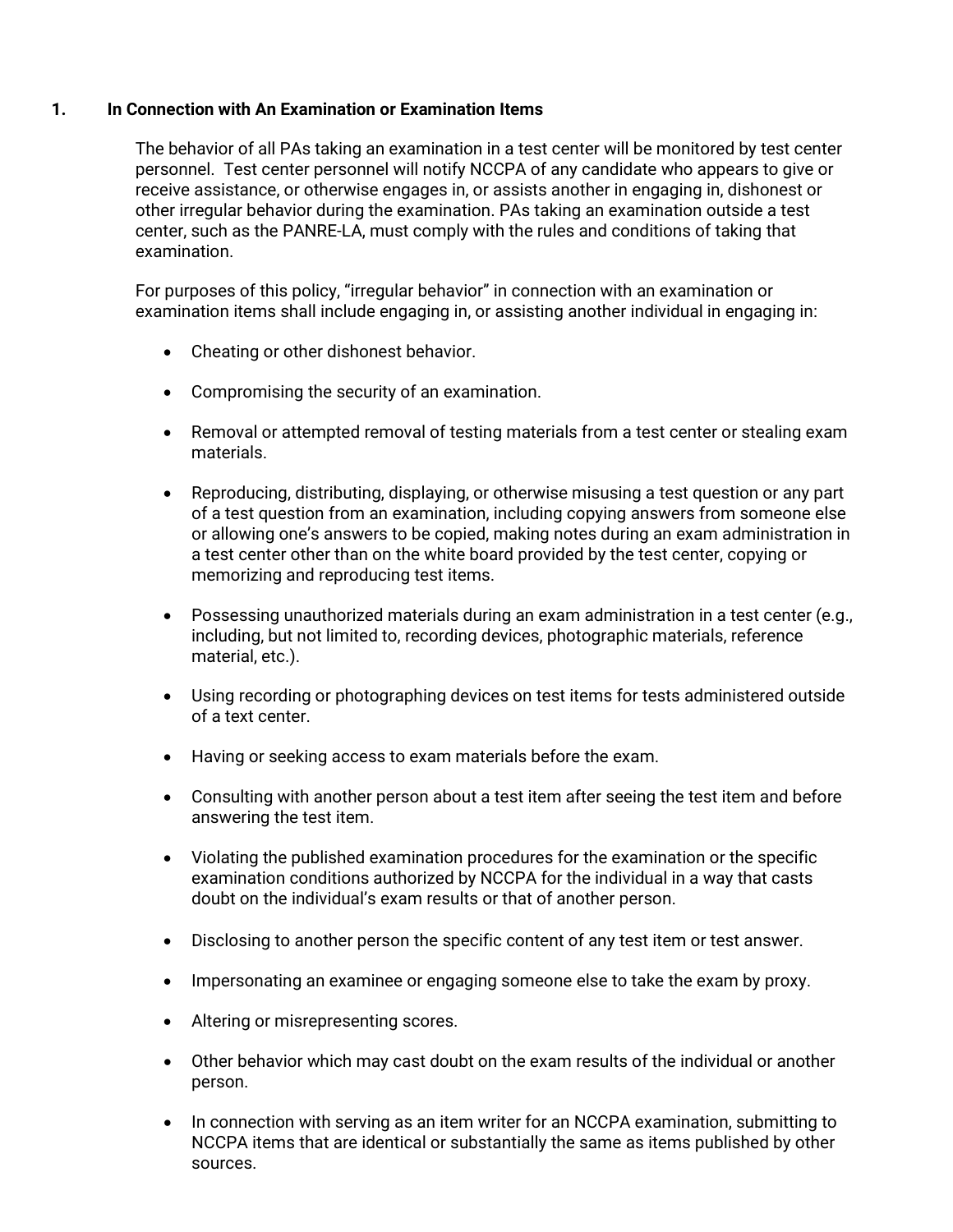## **2. In Connection with a CME Audit**

- Failing a CME Audit.
- Failing to comply with the CME Audit Policy, including failing to respond to audit notices and/or requests for documentation entirely or by the deadline.
- Altering or falsifying documents submitted to NCCPA.

## **3. In Connection with Failure to Report**

- A negative response to one or more questions when an affirmative response should have been submitted.
- Failure to report to NCCPA any adverse regulatory or credentialing action within 30 days of revocation, suspension, surrender, lapse, loss or denial of or any restrictions imposed on a license, authorization, or credential to practice as a health care provider (including authorization to practice as an employee of the federal government or in a jurisdiction not requiring licensure), whether such adverse action is by decision, consent order, stipulation, or agreement.
- Failure to report to NCCPA any adverse legal action within 30 days of conviction of (including a guilty plea or no contest plea) (i) any felony; (ii) any misdemeanor related to health care practice, violence, drug offenses, sex offenses, or fraud; or (iii) any other misdemeanor with a minimum penalty of more than 30 days in jail, except for traffic infractions, first-time DUI offenses, disorderly conduct, obscenity, tax violations, or trespassing.

# **4. In Connection with Communications or Transactions with NCCPA or NCCPA's Agents, Including Test Center Personnel**

- Making any fraudulent or knowingly false statement to NCCPA.
- Submitting fraudulent documents to NCCPA.
- Engaging in violent, threatening, harassing, obscene, profane, or abusive communications with NCCPA or NCCPA's agents.
- Failing to cooperate with or respond to inquiries from NCCPA related to the PA's own or another's compliance with NCCPA's policies and the *Code of Conduct*, in connection with NCCPA certification-related matters or disciplinary proceedings.

# **5. In Connection with NCCPA PA-C Emeritus Status**

- Failing to notify NCCPA within 30 days of returning to clinical practice.
- Using the PA-C Emeritus designation in any clinical setting or in the context of any clinically-related interaction, including clinical volunteer service.

# **B. Use of Fraudulent Credentials**

NCCPA may, at its discretion, deny, or revoke a PA's eligibility, certification, recertification, Certificate of Added Qualification, or PA-C Emeritus designation permanently or for such time as may be determined by NCCPA; issue a letter of censure; issue a non-reportable letter of concern, and/or take such other actions as may be deemed appropriate, including taking legal action, if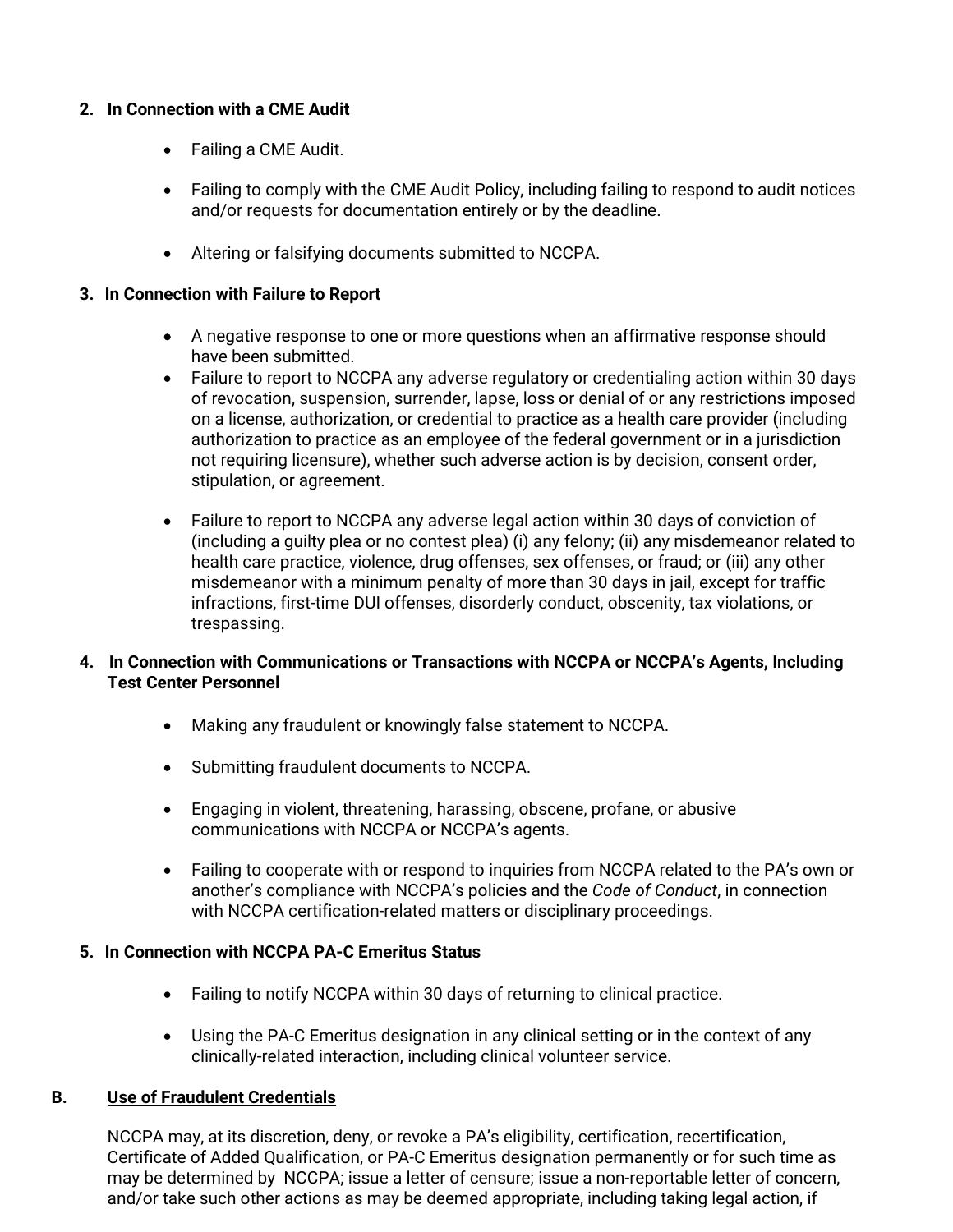NCCPA determines that the PA engaged in the use of a "fraudulent credential." NCCPA may also, at its sole discretion, disqualify a PA from receiving examination scores during the pendency of any disciplinary proceeding relating to alleged use of fraudulent credentials.

For purposes of this policy, use of "fraudulent credentials" shall include:

- Manufacturing, modifying, reproducing, distributing, using, or submitting to NCCPA or to any other person or entity a fraudulent or otherwise unauthorized NCCPA certificate, PA-C or PA-C Emeritus designation, CME document, Certificate of Added Qualifications, or other NCCPA document or designation, including falsified documents purporting to verify certification status or disciplinary status.
- Altering or falsifying NCCPA certification documents.
- Making the false representation by any means that one is certified by NCCPA by using the legally-protected marks, PA-C® or Physician Assistant-Certified® or falsely representing that one has attained a CAQ certificate or Emeritus designation.
- Otherwise falsely claiming to be certified by NCCPA or falsely claiming to hold a designation issued by NCCPA.
- Obtaining or attempting to obtain eligibility, certification, recertification, Certificate of Added Qualification, or PA-C Emeritus designation by deceptive means, including but not limited to submitting or assisting another person to submit to NCCPA any document which contains a material misstatement of fact or omits to state a material fact.
- Assisting another individual to do any of the above.

## **C. Legal, Regulatory, or Credentialing Action, Violation of NCCPA's** *Code of Conduct***, or Other Disciplinary Matters**

#### **1. Automatic Denial or Revocation**

NCCPA will automatically deny or revoke a PA's eligibility, certification, recertification, Certificate of Added Qualification, or PA-C Emeritus designation, if NCCPA determines that the PA is the subject of any of the following, and the violation triggering the disciplinary proceeding occurred when the PA was certified, seeking certification, or holding the PA-C Emeritus designation. If such violation occurs when NCCPA does not have jurisdiction over the PA, NCCPA may impose discipline as a discretionary matter at such time that the PA seeks certification or the PA-C Emeritus Designation from NCCPA:

- Adjudication by a court, licensing board, or federal employer that the PA is mentally incompetent.
- Conviction of or pleading no contest to a felony that is related to physician assistant practice.
- Violation of the Uniform Code of Military Justice that is related to physician assistant practice.
- Loss or denial, for a minimum period of six (6) months or longer, of the PA's license or authorization to practice, including as an employee of the federal government or in a jurisdiction not requiring licensure, due to behavior that is related to physician assistant practice.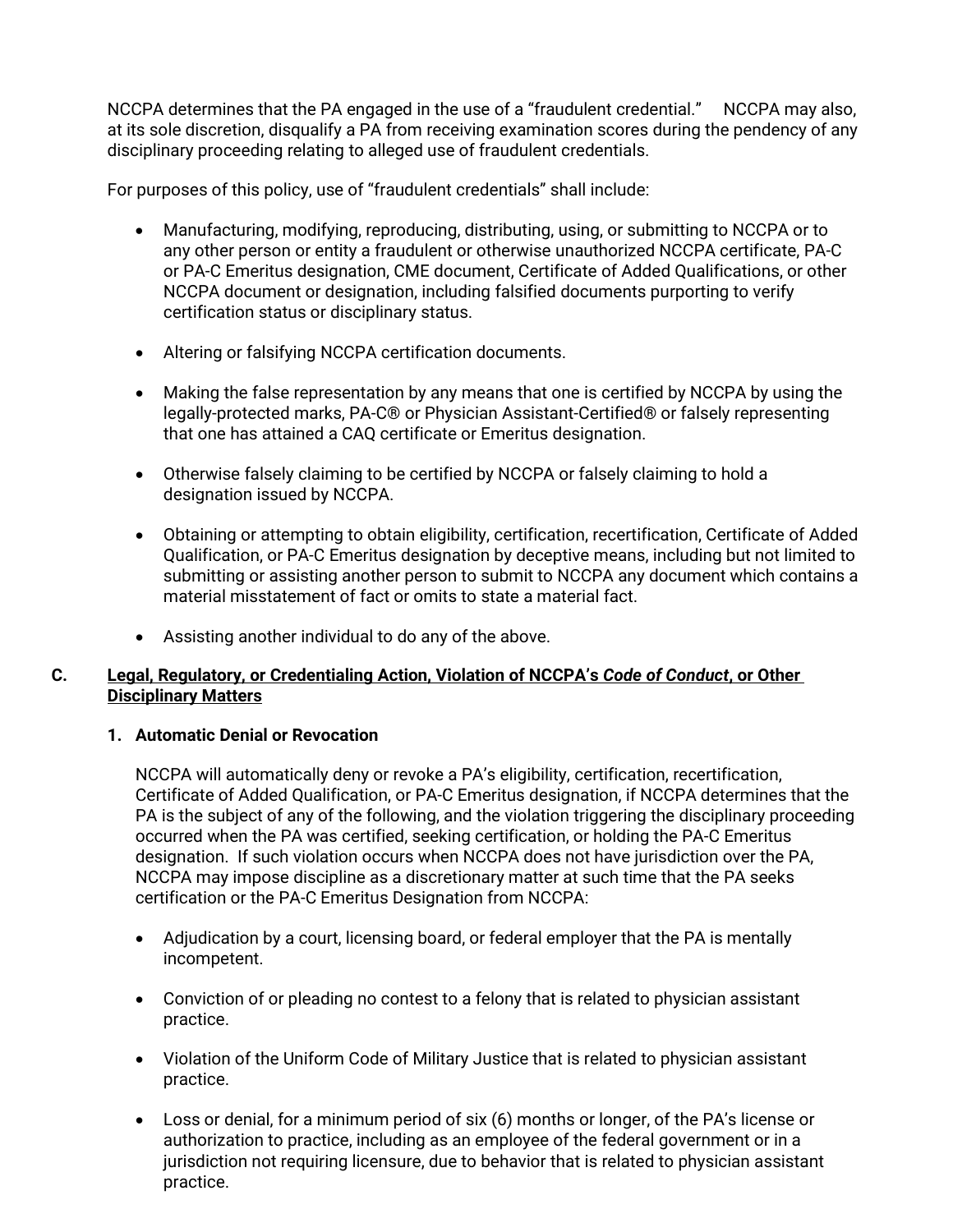- Surrender or lapse, for a minimum period of six (6) months or longer, of the PA's license to practice in lieu of further administrative or disciplinary action that is related to physician assistant practice.
- Suspension of PA license and/or abeyance of authorization to practice, including as an employee of the federal government or in a jurisdiction not requiring licensure, for a minimum period of six (6) months or longer, due to behavior that is related to physician assistant practice.
- Changing residence to avoid loss of a health care license, or disciplinary action by a state licensing agency for health care professions or to avoid prosecution that is related to physician assistant practice.
- Violation of a regulatory agency's order that is related to physician assistant practice.

## **2. Discretionary Denial, Revocation, Censure, or Concern**

NCCPA may, at its discretion, deny, or revoke a PA's eligibility, certification, recertification, Certificate of Added Qualification, or PA-C Emeritus designation permanently or for such time as may be determined by NCCPA; issue a letter of censure; issue a non-reportable letter of concern, and/or take such other actions as may be deemed appropriate if NCCPA determines that the PA is the subject of any of the following, or if a matter described under Section I.C.1 of this Policy occurred when the PA was not certified, seeking certification, or applying for or holding the PA-C Emeritus designation:

- Conviction of or pleading no contest to a felony.
- Conviction of or pleading no contest to (i) any misdemeanor related to health care practice, violence, drug offenses, sex offenses, or fraud, or (ii) any other misdemeanor with a minimum penalty of more than 30 days in jail, except for traffic infractions, first-time DUI offenses, disorderly conduct, obscenity, tax violations, or trespassing.
- Violation of the Uniform Code of Military Justice.
- Loss or denial of the individual's license or authorization to practice as a health care provider, including as an employee of the federal government or in a jurisdiction not requiring licensure.
- Surrender or lapse of the PA's license or authorization to practice in lieu of further administrative or disciplinary action.
- Suspension of PA license and/or abeyance of authorization to practice, including as an employee of the federal government or in a jurisdiction not requiring licensure.
- Changing residence to avoid prosecution, loss of license, or disciplinary action by a state licensing agency.
- Violation of regulatory or credentialing agency's order.
- Documented evidence of gross incompetence, unprofessional conduct, or unethical conduct.
- Violation of the NCCPA *Code of Conduct*.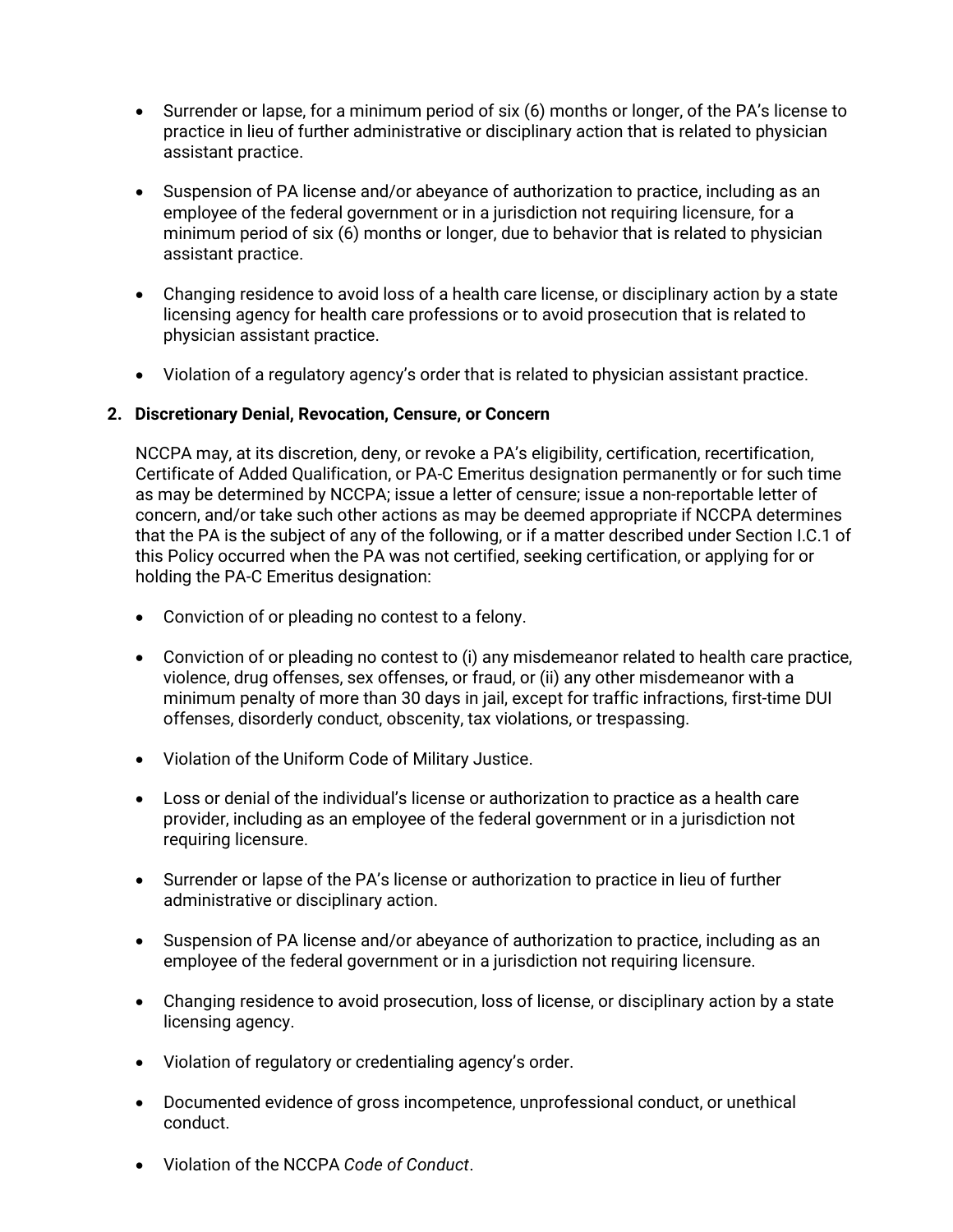- Probation placed on the individual's license or authorization to practice as a health care provider, including as an employee of the federal government or in a jurisdiction not requiring licensure.
- Fines issued, restrictions and/or conditions placed on the individual's license or authorization to practice as a health care provider, including as an employee of the federal government or in a jurisdiction not requiring licensure.
- Non-compliance with conditions set forth by NCCPA as a condition of imposing a lesser disciplinary sanction or when re-establishment of eligibility for certification is granted.

## **D. Administrative Suspension**

NCCPA may impose temporary administrative suspension of certification, eligibility for certification, Certificate of Added Qualifications, or PA-C Emeritus designation if a certified or certifying PA or a PA with PA-C Emeritus designation fails to provide requested information to NCCPA in response to an NCCPA *Notice of Disciplinary Proceeding* or a letter of inquiry from NCCPA relating to pending criminal charges or convictions, violation of the Uniform Code of Military Justice, violation of NCCPA *Code of Conduct*, or health care licensing proceedings in connection with charges that cast serious doubt on the PA's fitness to practice, or any other inquiry from NCCPA relating to the PA's compliance with NCCPA's policies. If the PA is not currently certified, and is not currently seeking certification, NCCPA may impose an administrative suspension when NCCPA receives notice of an adverse action, until such time that the PA seeks NCCPA certification in the future. Administrative suspensions will not be reported to the Federation of State Medical Boards; however, NCCPA may report administrative suspensions to employers, state medical boards, and other interested parties, if requested.

Before imposing an administrative suspension for failure to respond, NCCPA will first make two attempts to contact the PA by certified mail at the mailing address that the PA has on file with NCCPA and, if the PA has an email address on file with NCCPA, will notify the PA by email that the second certified mail communication has been sent. If the PA fails to respond, NCCPA may in its sole discretion, impose an administrative suspension. Notice will be sent to the PA notifying the PA of the effective suspension. PAs are solely responsible for updating their contact information on file and ensuring NCCPA has current contact information for them. Failure to do so is not grounds for challenging the imposition of an administrative suspension or any other disciplinary action(s).

The administrative suspension will be placed on the PA's online certification record and will limit the PA's access within their record until the suspension is lifted. Administratively suspended PAs will receive a message when attempting to access their online record advising them of the suspension. PAs will not be able to complete certification maintenance requirements (logging CMEs, paying fees etc.) or apply for an examination while their record is in an active administrative suspension, and exam scores will be held for any PA in administrative suspension status. An administrative suspension does not change the PA's certification status; however, a PA's certification may expire while suspended if the PA fails to contact NCCPA to resolve the issue prior to the expiration of the PA's certification.

The suspension will be lifted upon NCCPA's receipt of a response from the PA with the requested information. NCCPA has the discretion to extend the administrative suspension if the PA responds but does not provide the full information requested by NCCPA. NCCPA may also proceed with any pending disciplinary proceeding if the PA does not timely respond to a *Notice of Disciplinary Proceeding* or requests for information about the PA's compliance with the *Code of Conduct* and NCCPA's policies.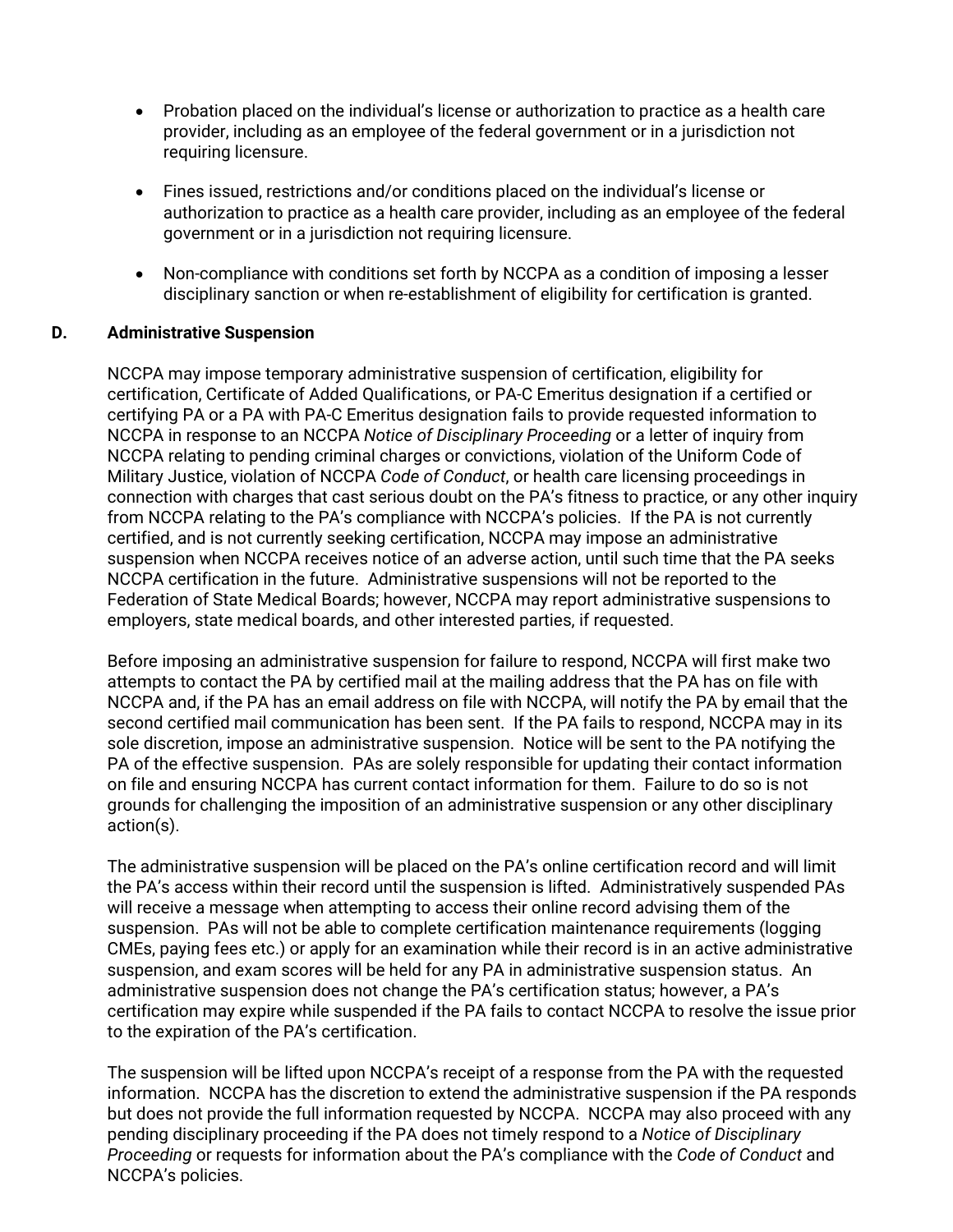NCCPA's administrative suspension decisions are not subject to review by NCCPA's Review Committee.

## **II. DISCIPLINARY PROCEDURES**

### **A. Notice of Disciplinary Proceeding**

- 1. Complaints alleging violations of NCCPA's *Code of Conduct* or of Sections I.A, I.B., or I.C of the NCCPA *Disciplinary Policy* may be submitted by any interested party, in accordance with complaint procedures established by NCCPA. NCCPA may initiate disciplinary proceedings based on a submitted complaint and may also self-initiate disciplinary procedures based on receipt of information relating to a legal, regulatory, or credentialing action, or violation of NCCPA's *Code of Conduct* or of Sections I.A, I.B., or I.C of the NCCPA *Disciplinary Policy*.
- 2. NCCPA shall issue a Notice of Disciplinary Proceeding to the PA describing the allegations of irregular behavior or fraudulent credentials against the PA, or the receipt of information relating to a legal, regulatory, or credentialing action, violation of NCCPA's *Code of Conduct*, or violation of Sections I.A, I.B., or I.C of the NCCPA *Disciplinary Policy.*
- 3. The Notice of Disciplinary Proceeding shall inform the PA that disciplinary actions may be taken by NCCPA.
- 4. The Notice of Disciplinary Proceeding also shall inform the PA that the PA must submit a written response to the allegation within 30 calendar days of the date of the Notice.
- 5. NCCPA shall make a reasonable effort to determine the facts of the matter. Based on the available facts, including a statement from the PA if submitted, NCCPA shall determine what, if any, disciplinary action is warranted.

#### **III. NCCPA Complaint Procedures**

- All complaints must be submitted to NCCPA in writing and signed by the complainant. To the extent practical, the complainant should provide details, specific facts and documentation of the allegations. Additionally, the complainant should provide their contact information, including a phone number and email address.
- The complaint must also include the following statement:

I authorize NCCPA to contact me regarding this complaint, if deemed necessary. I authorize NCCPA to release this complaint and all other supporting material I have provided or may provide in the future to the subject of the complaint, members of NCCPA's Board of Directors, attorneys and others as deemed appropriate by NCCPA or as required by law.

- The NCCPA will acknowledge receipt of a complaint within 30 days.
- NCCPA has the sole discretion to determine which complaints should be pursued, how they should be pursued, and what action, if any, should be taken, in accordance with the Disciplinary Policy and Procedures.
- The outcome of NCCPA's review of a complaint may or may not be made public.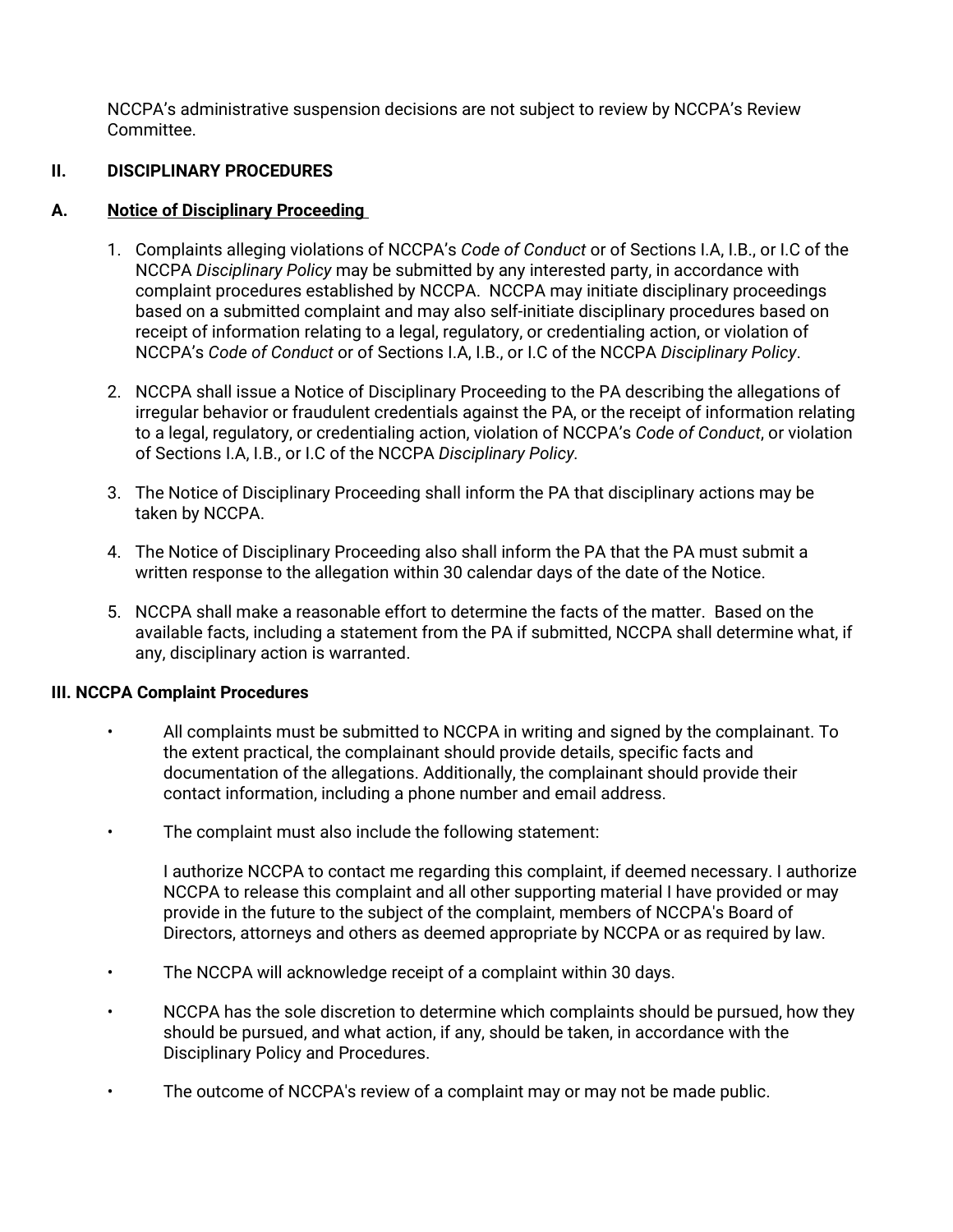# **B. Possible Actions and Notice of Decision**

#### **1. Possible Actions**

NCCPA may take a combination of any of the actions listed or such other action that may be deemed appropriate in the particular circumstance before it if NCCPA determines that the PA is the subject of a legal, regulatory, or credentialing action, the PA has violated NCCPA's *Code of Conduct*, or the PA has otherwise violated Sections I.A, I.B., or I.C of the NCCPA *Disciplinary Policy*.

NCCPA may take any of the following disciplinary actions or such other action as NCCPA in its discretion deems appropriate:

- Deny or revoke the PA's eligibility, certification, recertification, Certificate of Added Qualification, or PA-C Emeritus designation permanently or for such time as may be determined by NCCPA. If NCCPA staff determines that permanent revocation of eligibility or certification is warranted, the matter will be automatically referred to the NCCPA Review Committee for decision.
- Issue a reportable Letter of Censure.
- Issue a non-reportable Letter of Concern.
- Issue a non-reportable Letter of Suspension for failure to respond to an NCCPA request for information.
- Order the PA to retake an examination at a time and place and in a format to be determined by NCCPA.
- Remove the PA from participation in the longitudinal PANRE-LA.
- Refuse to release the score of the PA and, thereby, deny the PA's current application for certification, recertification, or Certificate of Added Qualification.
- Require the PA to wait a specified period of time before reapplying to take any NCCPA examination.
- Recommend to NCCPA's Board of Directors that legal action be taken.

#### **2. Notice of Decision**

NCCPA communicates directly with PAs regarding disciplinary investigations and outcome decisions. If NCCPA receives a request for information regarding a disciplinary investigation or outcome, communication is conducted as specified in NCCPA's *Information Disclosure Policy*.

- If NCCPA determines that **no action** should be taken, NCCPA shall issue a written Notice of Decision to the PA advising the PA that no action shall be taken, and the matter shall be closed.
- When NCCPA determines that a **non-reportable disciplinary action**, such as the issuance of a Letter of Concern, should be taken, NCCPA shall issue a written Notice of Decision to the PA.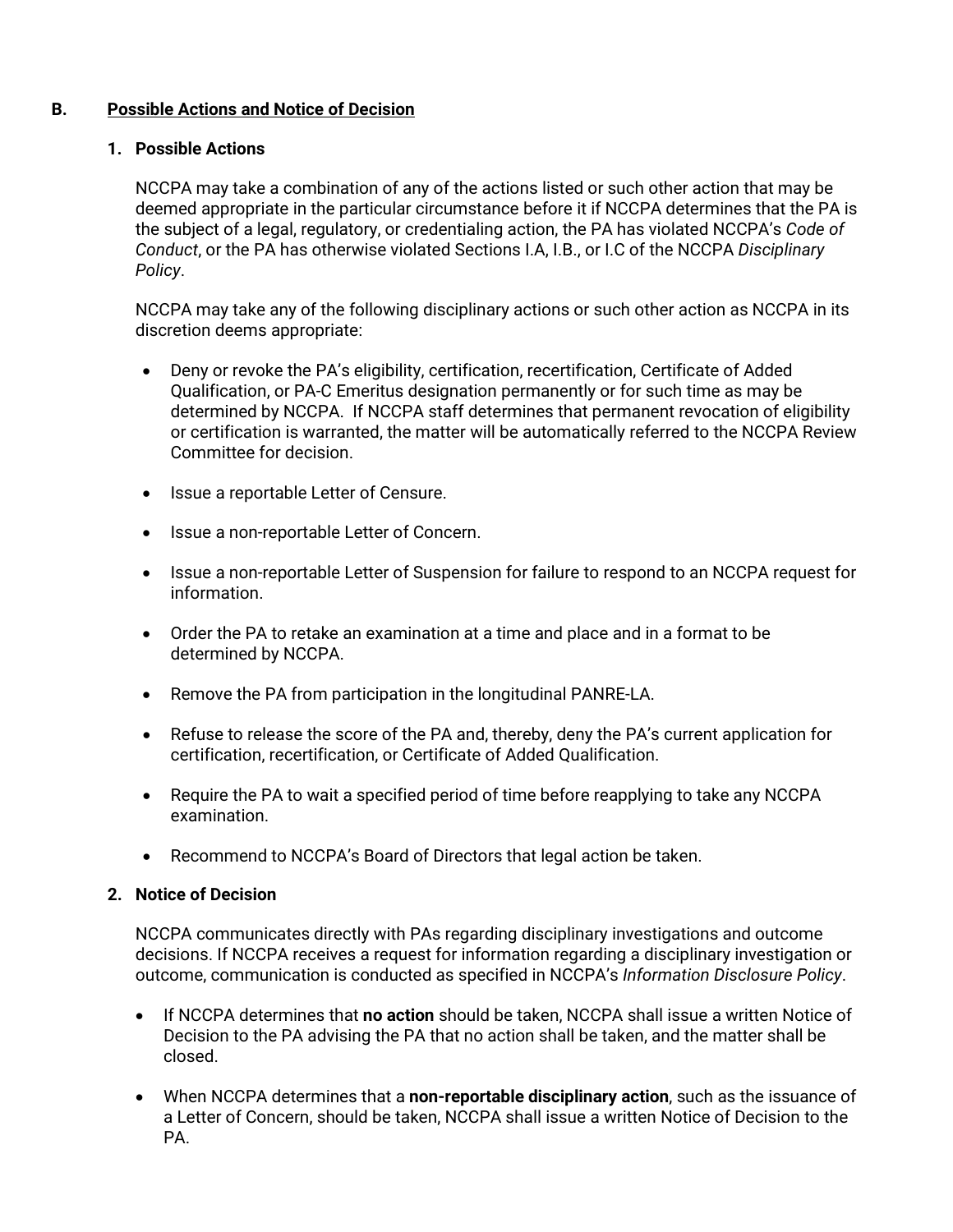- a. The Notice of Decision shall describe (a) the basis for and nature of the disciplinary action, and, if appropriate, (b) the applicable section(s) of NCCPA's *Policy and Procedures for Disciplinary Matters* and/or *Code of Conduct*.
- b. The Notice of Decision also shall inform the PA that the decision is a non-reportable action that is not subject to further review or Discretionary Appeal and is the final decision of NCCPA.
- If NCCPA determines that a **reportable disciplinary action** should be taken, such as the issuance of a Letter of Censure, NCCPA shall issue a written Notice of Adverse Decision to the PA.
	- a. The Notice of Adverse Decision shall describe (a) the basis for disciplinary action; (b) the applicable section(s) of NCCPA's *Policies and Procedures for PA Disciplinary Matters* and/or *Code of Conduct*, and (c) the reportable disciplinary action taken by NCCPA in the matter.
	- b. The Notice of Adverse Decision shall also inform the PA that the PA may accept the disciplinary action or submit a timely Request for Review in accordance with NCCPA's *Review and Appeal Policies and Procedures.* If the PA does not submit a written Request for Review in accordance with NCCPA's *Review and Appeal Policies and Procedures*, the decision of NCCPA shall be the final decision of NCCPA on the matter and shall not be subject to any subsequent Review or Discretionary Appeal absent extraordinary circumstances, as determined solely by NCCPA.
	- c. The Notice of Adverse Decision shall also inform the PA that after a final adverse disciplinary decision has been reached, NCCPA may, as deemed appropriate, report the disciplinary action and the underlying facts thereof to interested parties. Such reporting may include providing a copy or summary of the Final Decision Letter to the Federation of State Medical Boards, any state licensing authority with which the PA holds or has held a license to practice as a PA, the federal government, the PA's employer, and other interested parties, including individuals seeking information about the PA's certification status, as solely determined by NCCPA. It also may be published on NCCPA's web site if a user verifies your certification status. Interested parties may request further information, in which case NCCPA will provide a disciplinary report that includes the date and nature of the action, with summary information similar to that reported by NCCPA to the Federation of State Medical Boards. The disciplinary action will also be recorded as a permanent part of your NCCPA file.

#### **C. Review of Adverse Decisions**

Adverse Decisions, other than removal from participation in the Alternative to PANRE Pilot, are subject to Review pursuant to NCCPA's *Review and Appeal Policies and Procedures*.

#### **D. Application for Reestablishment of Eligibility Following Disciplinary Action**

- 1. Applications to reestablish eligibility shall be considered and acted upon at the discretion of NCCPA, except in such cases where the revocation is permanent, or the period of revocation is expressly limited to a specific period of time.
- 2. A PA whose certification and/or eligibility for certification, Certificate of Added Qualification, or PA-C Emeritus designation has been denied or non-permanently revoked by NCCPA for a specified time may apply to reestablish eligibility with NCCPA following expiration of such time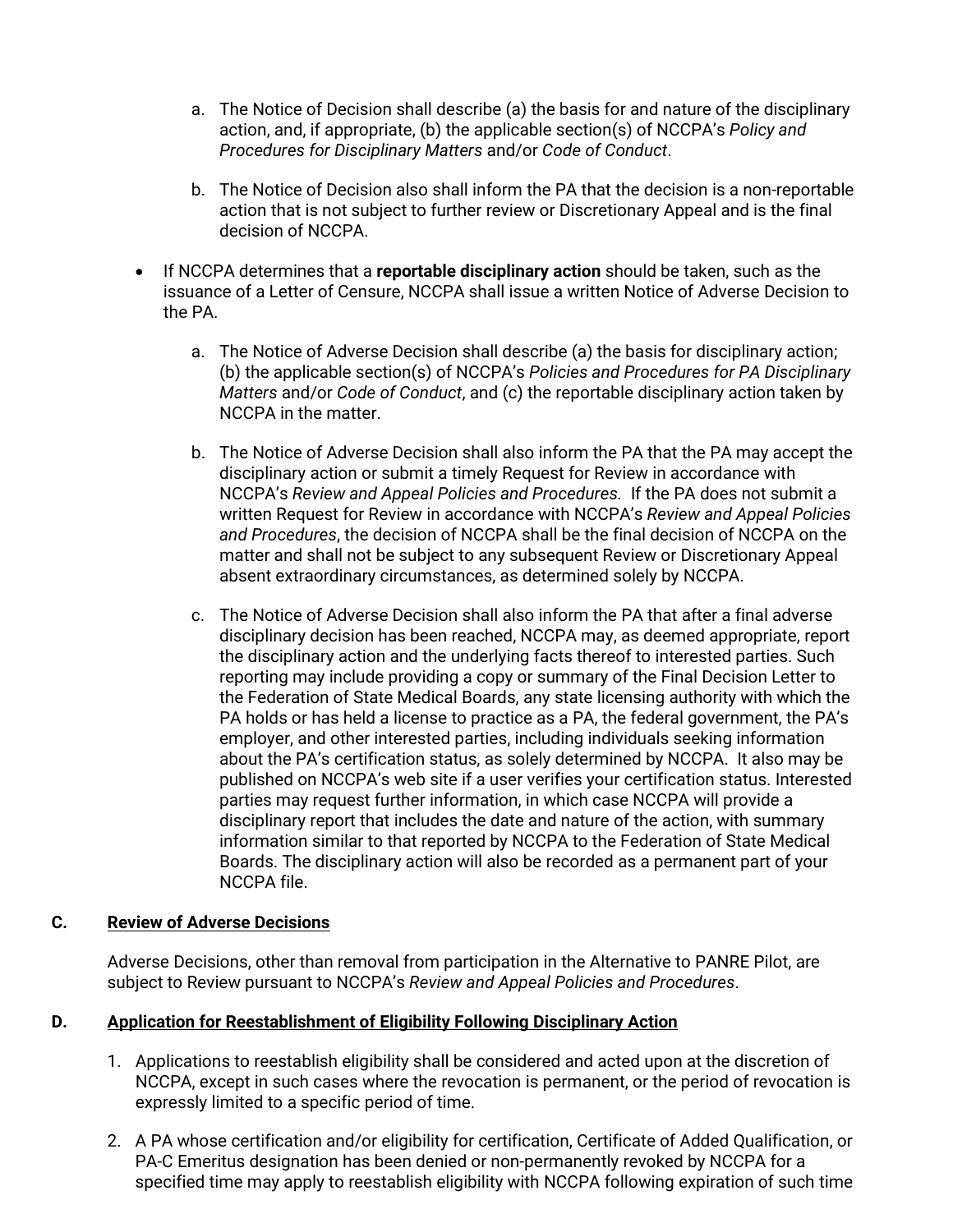period.

3**.** To re-establish eligibility, a PA must submit a full statement that includes relevant details that pertain to the PA's circumstances. If NCCPA's decision related to a criminal or military justice conviction, the individual may not apply to reestablish eligibility until all sentences have been served and, unless the Review Committee grants an exception, until all judgments have been satisfied. If NCCPA's decision was based on loss or denial of licensure or authorization to practice, though it is not necessary for the license or authorization itself to be restored, the individual may not apply to reestablish eligibility until the situation *underlying* the loss or denial of licensure or authorization has been addressed or remedied to the satisfaction of the NCCPA.

The PA's statement should include:

- An acknowledgement of the PA's actions and a statement of why NCCPA should consider the request for reestablishment.
- An attestation indicating that no new *Code of Conduct* violations have occurred since revocation.
- A description of how the PA has met any NCCPA stipulations.
- An attestation indicating that a state licensing board and, if applicable, any federal employer considering the PA's credentials have been made aware of NCCPA's certification revocation and of the underlying cause(s) that led to the revocation.

PAs must also submit relevant supporting documentation that will be verified by NCCPA. Examples of supporting documentation to be provided by PAs include, depending on the underlying issue:

- Written notice from a licensing board indicating that the PA would be considered for licensure if the PA passes an NCCPA exam.
- Written notice that any criminal sentences or probationary periods have been served, or other legal requirements have been met.
- Documents (e.g., CME certificates, proof of attendance of an ethics/professional boundaries course) meeting requirements stipulated by NCCPA.
- 4. If the PA applying for re-establishment of eligibility for certification does not have an active license to practice, NCCPA's decision to reestablish eligibility will be conditioned on the PA providing NCCPA documentation that, within one (1) year of regaining NCCPA certification after passing PANRE, the PA has obtained a current license to practice as a physician assistant in a state that has full knowledge of the PA's disciplinary history. Failure to provide such documentation of licensure will result in revocation of the PA's certification and eligibility for certification. Please note, all PAs applying for reestablishment of eligibility for certification MUST obtain an active license to practice either prior to NCCPA's decision to reestablish eligibility or within one year of passing PANRE and regaining certification. This requirement includes those PAs employed by or seeking employment with an employer that does not require licensure.
- 5. NCCPA may also place such other conditions on re-establishment of eligibility for certification or on maintaining re-established eligibility and certification as NCCPA in its discretion deems appropriate.